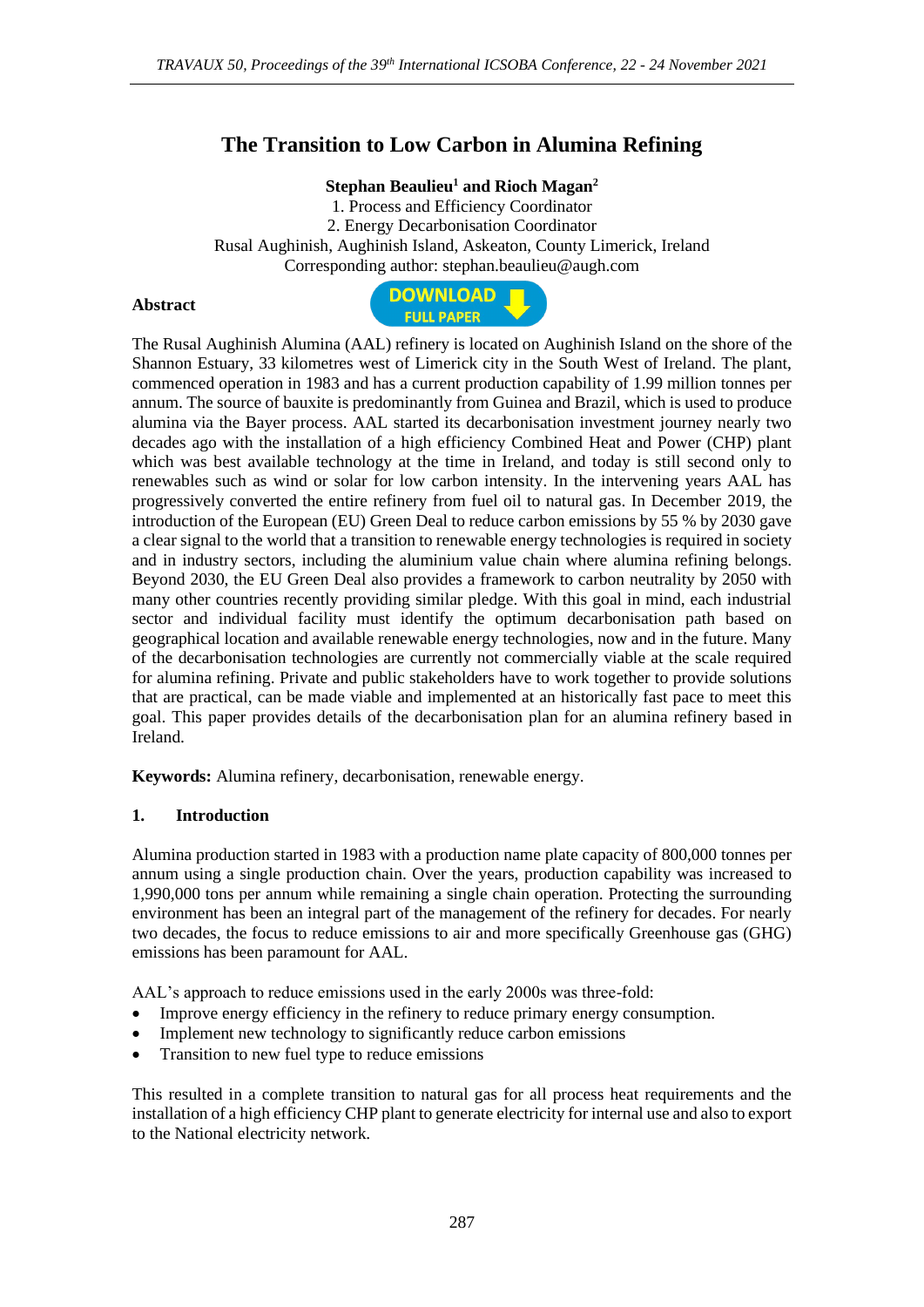Nearly 20 years later, a much more ambitious transition is being developed in Europe under a program called the European Green Deal (EU Green Deal) which was released in Dec 2019. The European Green Deal is a set of policy initiatives introduced by the [European](https://en.wikipedia.org/wiki/European_Commission)  [Commission](https://en.wikipedia.org/wiki/European_Commission) (EU COM) with the overarching aim of making Europe climate neutral in 2050 [1]. On July 14<sup>th</sup> 2021, the EU COM released a set of proposals to make the EU's climate, energy, transport and taxation policies fit for reducing net greenhouse gas emissions by at least 55 % by 2030, compared to 1990 levels. Achieving these emission reductions in the next decade is crucial to Europe becoming carbon neutral by 2050 and making the European Green Deal a reality.

AAL has been actively involved in understanding how to implement the EU Green Deal which will be both a major challenge to our industry sector to remain competitive globally and an opportunity to participate in the development and integration of new technologies which will be necessary to protect the environment and climate of the planet.

The following sections of the paper provide details on the carbon journey so far and an insight into transition options open to AAL.

# **2. Carbon Journey so Far**

The migration from fuel oil to natural gas was delivered with a major multi-year investment programme.

In 2006, a new 160MW natural gas High Efficiency Combined Heat and Power plant (or CHP) was installed which supplies 300 tph of steam to the refinery and 45 MW of electricity to supply the plant equipment. The excess power is exported to the National electricity grid. The electricity produced by AAL CHP (240 g  $CO<sub>2</sub>$  per kWh) has had much lower carbon content compared to the National electricity grid carbon content which was at 635 g  $CO<sub>2</sub>$  per kWh when CHP was commissioned and at 324 g  $CO<sub>2</sub>$  per kWh in 2019 [7] (see figure 1). In 2021, AAL CHP still produces the lowest carbon power on the grid after renewables such as wind and solar in Ireland. CHP will remain the best technology until a renewable fuel is commercially available and economically viable to industry in Ireland which is many years away.



**Figure 1. CO<sup>2</sup> Intensity of electricity in Ireland [7].**

The AAL transition to natural gas continued with the conversion of the three alumina calciners completed by 2012. In 2014, two new gas boilers were installed to replace the fuel oil boilers fully completing the transition to natural gas (see Figure 2).